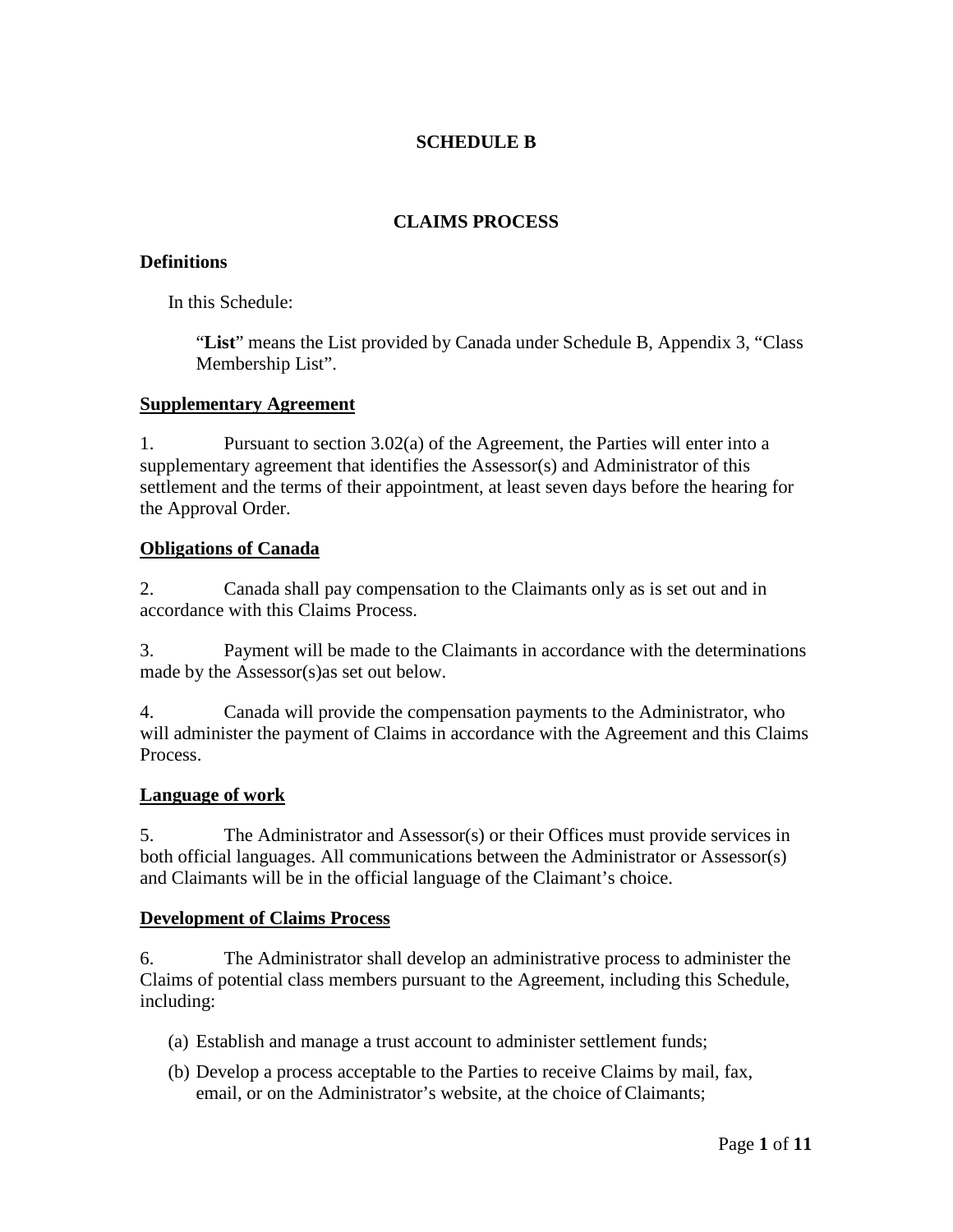- (c) Provide information and respond to administrative inquiries concerning the Claims Process, or refer Claimants to Class Counsel or the Assessor;
- (d) Create and maintain an accessible website that provides Claim Forms and any related forms, information about the settlement and claims process, provides contact information and includes terms of use governing the Claimants' use of the website, including the Administrator's privacy policy, and the privacy policy that applies to the Office of the Administrator and the Assessors;
- (e) Create a secure Claims management platform that allows Claimants, the Administrator, and the Assessor to submit information and review files as required;
- (f) Ensure completeness of the Claims and contact Claimants where information is incomplete;
- (g) Conduct a preliminary review of class membership;
- (h) Acknowledge receipt of Claims;
- (i) Liaise with Canada or applicable third parties to obtain Claimants' records and otherinformation, including as directed by the Assessor;
- (j) Prepare the Claims Package, as defined below, in a manner acceptable to the Assessor and transmit files to the Assessor in a timelymanner, including the results of the Administrator's preliminary review of class membership; and
- (k) Keep accurate and complete records to allow for verification, audit, or review as required by the Agreement.

#### **Coordination between the Assessor and the Administrator**

7. The Administrator shall coordinate with the Assessor to ensure that its process and product are designed to ensure efficient administration of the Assessor'smandate.

8. Such coordination with the Assessor or her or his designates shall begin as soon as is reasonably practicable and shall continue throughout the administration of the Agreement as may be reasonably required from time to time.

### **Claimant Application**

9. Applications to the Claims Process will not be accepted prior to the Implementation Date or after the Claim Deadline, subject to an extension being granted to an individual Claimant in exceptional circumstances in accordance with this Schedule.

10. The Assessor may grant to individual Claimants an extension of the Claim Deadline in exceptional circumstances. A Primary Class Member may make a request to the Assessor through the Administrator within 100 days after the expiration of the Claim Deadline for a deadline extension based on exceptional circumstances provided the Claimant includes with the request:

(a) a Request for Deadline Extension Form in Appendix 2 to this Schedule;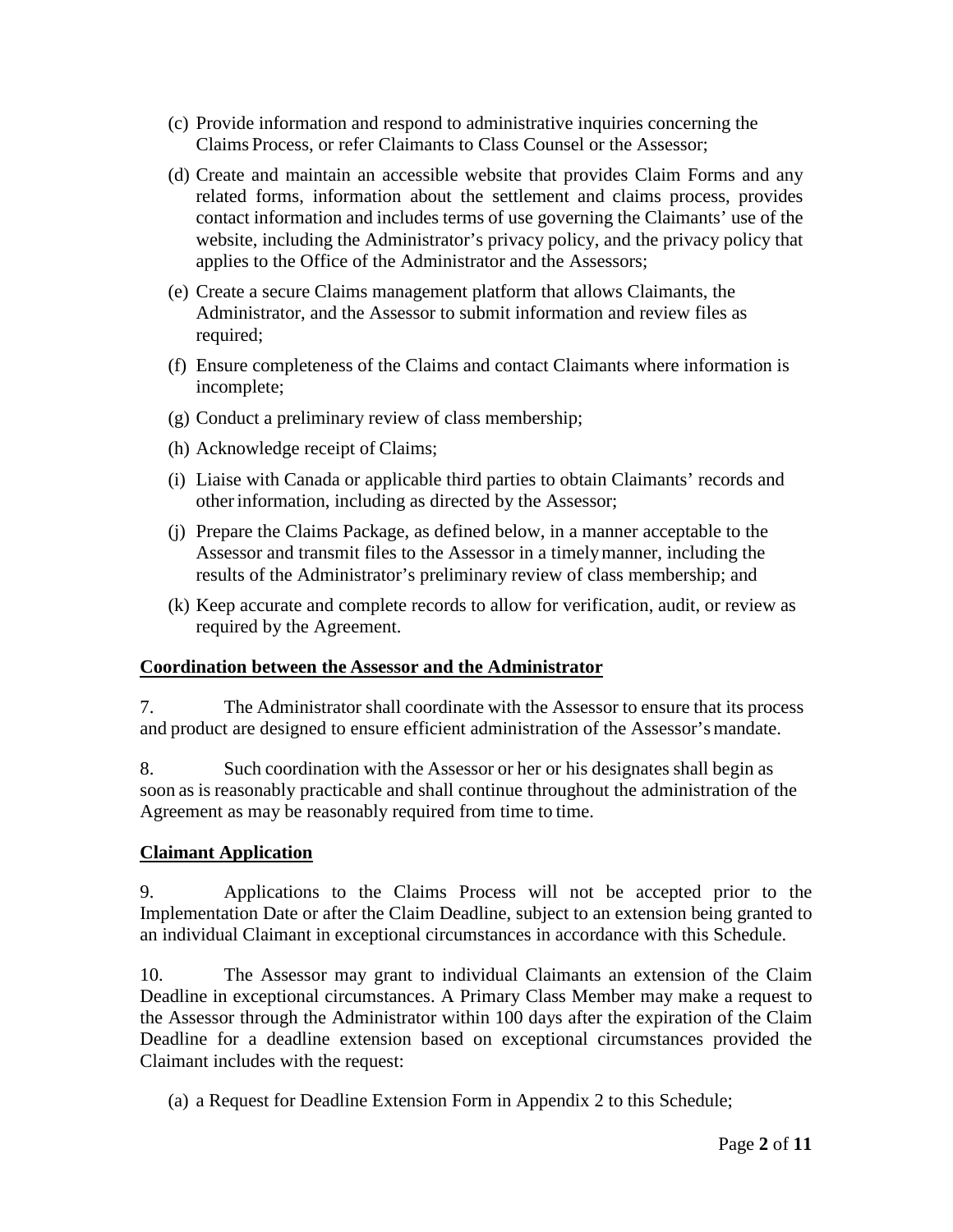- (b) reasons for the request that demonstrate exceptional circumstances;
- (c) a completed Claim Form; and
- (d) supporting documentation as set out below, in the Claim Form or as requested by the Assessor, whether directly to the Assessor or through the Administrator.

11. No person may submit more than one Claim Form on her own behalf.

12. Where a Class Member does not submit a Claim Form, as prescribed in this Agreement, that Class Member will not be admitted to the Claims Process and any entitlement to make a Claim for compensation will be forever extinguished.

13. All Claims which have been submitted prior to the Claim Deadline or further to an extension granted in accordance with this Schedule shall be processed in accordance with this Schedule.

14. A Primary Class Member making a Claim will complete a Claim Form provided in Appendix 1 to this Schedule, setting out in detail the basis of her membership in the class, the particulars of the harassment complained of (including events, actors, location, time frame) and of the alleged injury and damage (collectively referred to as "injury") caused.

15. A Claimant will provide the Claim Form in Appendix 1 to this Schedule to the Administrator within 180 days from the Implementation Date and, at the same time or within 60 days of the submission of the Claim Form, will provide relevant supporting documentation in her possession or control, including medical records and reports.

16. Relevant supporting documents and information will include, but not be limited to:

- (a) the particulars of the Claimant's work or volunteer activity with the RCMP;
- (b) the particulars of the occurrences of Harassment (including where, when and who was involved), any reports made by the Claimant at the time, and resulting actions and results;
- (c) names and contact information of any witness to the Harassment;
- (d) evidence of injuries sustained as a result of the alleged Harassment, including but not limited to physical and psychological medical records; and provincial healthcare print outs (e.g. OHIP, Pharmanet, or other provincial equivalent);
- (e) the Claimant's personnel file and any other file which may be relevant to the Claimant's career progression (i.e. training; assignments; job competitions) and any conduct, complaint or grievance file in relation to the matters in question; and
- (f) any information or documents relevant to the Claimant's attempts to mitigate her injury or loss.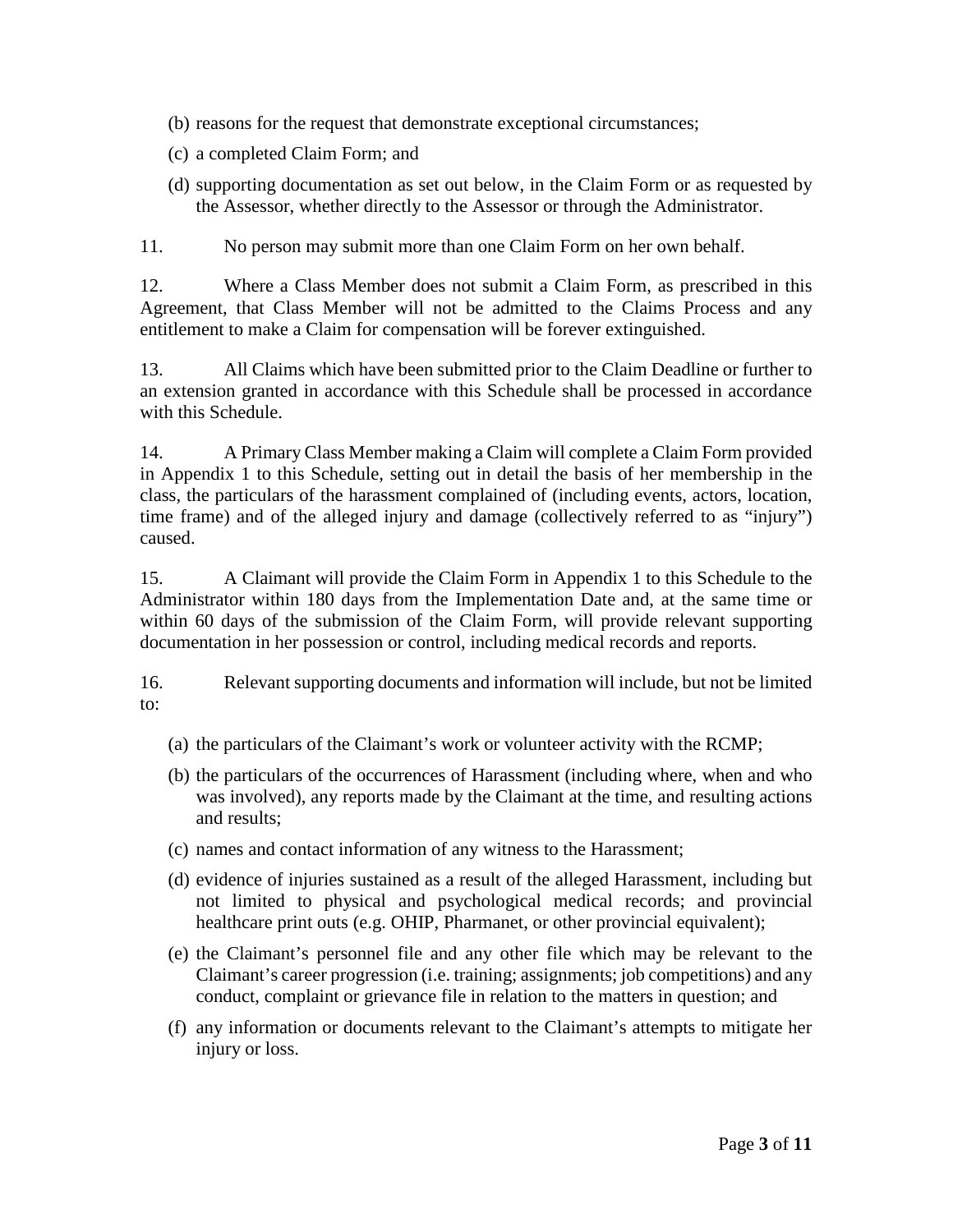17. The Administrator may make inquiries of a Claimant to request information or documentation to ensure the completeness of Claims and to conduct a preliminary review of class membership. If the Claimant is represented by counsel, the request will be made to the Claimant's counsel. The Administrator may set a deadline of up to 60 days for the Claimant to provide the additional information or documentation, subject to the discretion of the Assessor to extend the deadline upon the written request of the Claimant or her counsel.

## **Consent to Release of Supporting Documentation**

18. The Claimant will also provide written consent to the release of documents in the possession of the Claimant's employer or the organization for which the Claimant volunteered, the RCMP, medical practitioners, hospitals and government health authorities, and other third parties if consent is required, in the form contained in Appendix 1 to this Schedule.

## **Attestation**

19. A Claimant seeking compensation shall certify in writing that the information provided in the Claim Form is true to the best of her knowledge, and that she has, to the best of her knowledge, provided, either directly or by providing her consent to its release, the relevant documents with respect to her Claim. In addition, a Claimant will certify that they have not received prior compensation by providing the Administrator with the signed form provided for in Appendix 8 to Schedule B.

### **Information and Document Gathering by the Administrator**

20. The Administrator will ensure that all information and documents required by the Agreement have been gathered from the Claimant, the RCMP, and third parties, in accordance with the Agreement and this Schedule.

### **Review of Class Membership – Administrator**

21. The onus will be on the Claimant to prove class membership.

22. The Administrator will conduct a preliminary review of class membership, prior to the Assessor, by:

- (a) reviewing a Claimant's Claim Form and supporting documentation;
- (b) checking the List provided by Canada, keeping in mind that the list may not be complete; and
- (c) if necessary, seeking information directly from the Claimant or from a third party, if the Claimant is not on the List, keeping in mind the importance of maintaining the Class Members' confidentiality to the extent possible.

23. The Administrator will make a preliminary recommendation as to whether the Claimant is a class member.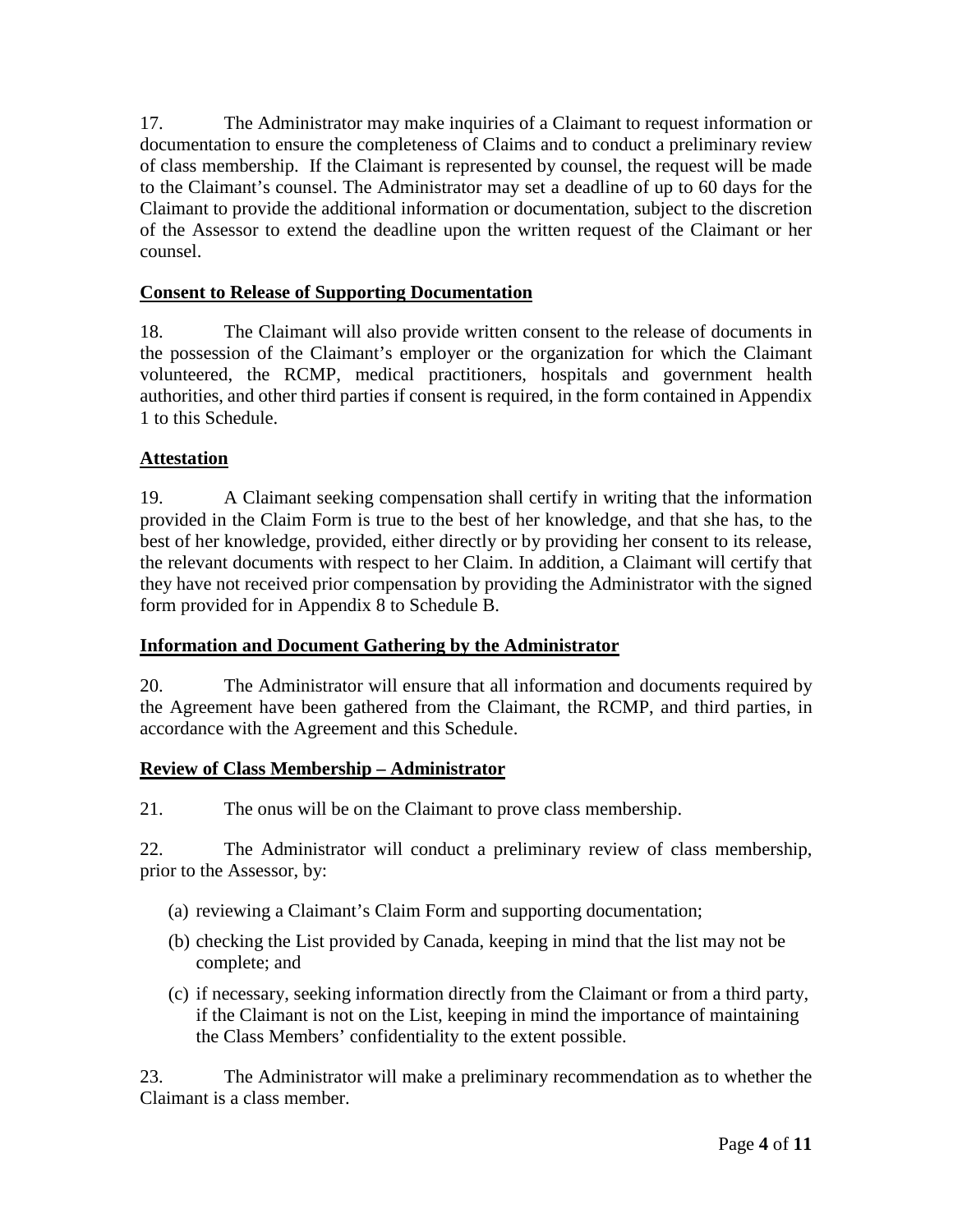## **Prior Compensation – Administrator**

24. Canada shall carry out the measures set out in Appendix 4 of this Schedule in order to satisfy Canada regarding whether a Claimant has been paid by Canada or a prior claim by her against Canada was otherwise resolved in respect of the same event(s) and injury(ies) as claimed in the Claim Form.

25. The Administrator will check to see if the Claimant's name is on the list of individuals paid prior compensation by Canada. It remains the Assessor's decision whether the Claim is precluded as a result.

# **Claim Package**

26. The Administrator will assemble all Claimant material in an organized manner (the "Claim Package"). The Administrator will provide to the Claimant information and copies of documents which pertain solely to the Claimant. Copies of documents obtained from the RCMP, other government institutions, and the Claimant's employer or the organization for which the Claimant volunteered and which contain third party information will not be provided or disclosed to the Claimant.

27. The Administrator will also include in the Claim Package the Administrator's preliminary recommendation on class membership and whether the Claimant was on the list of individuals paid prior compensation.

28. The Administrator will provide a copy of the Claim Package to the Assessor.

29. The Assessor may make inquiries of a Claimant to request additional information or documentation to clarify any concerns, ambiguities or inconsistencies in the Claim, either directly or through the Administrator. If the Claimant is represented by counsel, the request will be made to the Claimant's counsel. The Assessor may set a deadline of up to 60 days for the Claimant to provide the additional information or documentation, subject to the discretion of the Assessor to extend the deadline upon the written request of the Claimant or her counsel.

### **Verification of Class Membership – Assessor**

30. Before determining whether a Claimant is entitled to compensation, the Assessor must be satisfied that the Claimant is a Primary Class Member as defined in the Agreement.

31. The Assessor will take any additional necessary steps to verify that a Claimant is a Primary Class Member, keeping in mind the importance of maintaining the Class Members' confidentiality to the extent possible.

32. Where the Assessor has doubt that the Claimant is a Primary Class Member, he or she may request additional evidence of Class Membership from the Claimant or third parties sufficient to satisfy the Assessor.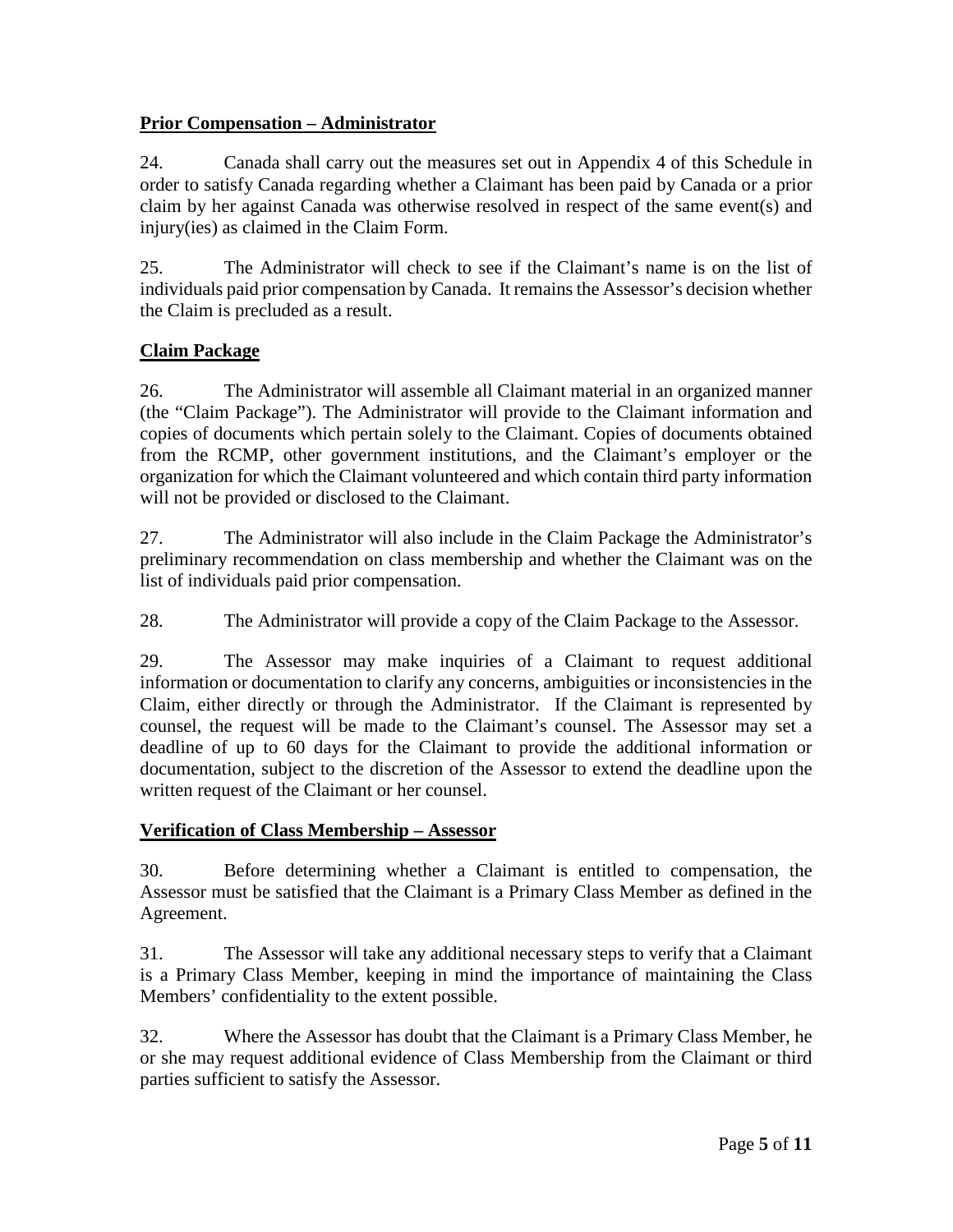33. If the Assessor cannot verify that the Claimant is a Primary Class Member, he or she shall deny the Claim and shall so notify the Claimant.

### **Prior Compensation – Assessor**

34. The Assessor shall make all reasonable attempts to determine whether a Claimant has been paid, or a prior claim for compensation by her was otherwise resolved, in respect of the same event(s) and injury(ies) as claimed in the Claim Form and will comply with Appendix 4 of this Schedule. The Assessor may direct the Administrator to obtain information or obtain documents to facilitate the Assessor's determination.

### **Assessment and Determination of Claims**

35. The Assessor shall determine whether the Claimant experienced Harassment at any time during the Class Period. If the Assessor cannot verify that the Claimant experienced Harassment he/she shall deny the Claim and shall so notify the Claimant.

36. If the Assessor determines that the Claimant experienced Harassment during the Class Period, the Assessor shall determine whether the Claim falls within Level 1 to 2 or within Level 3 to 6, by reference to Appendix 5 to this Schedule.

## *Level 1 and 2 Claims*

37. For a Level 1 or 2 Claim, the Assessor will conduct a paper review of the Claim Package and determine:

- (a) whether, on a balance of probabilities, the alleged events occurred and, if so, in or in relation to the workplace, and during the Class Period;
- (b) whether the events found to have occurred constitute Harassment within the definition set out in the Agreement;
- (c) the nature and severity of harm suffered by the Claimant that was caused or contributed to by the Harassment that is found to have occurred; and
- (d) the level of compensation to be awarded in accordance with Appendix 6 of this Schedule.

38. Within 30 days of a Claimant being sent the Assessor's Decision of a Level 2 Claim, the Claimant may, by submitting to the Administrator a Request for Reconsideration of a Level 2 Claim form in Appendix 7 to this Schedule, request that the Assessor reconsider his or her Decision where:

- (a) the Claimant provides reasonable grounds to show that the Claim should be determined in accordance with the process applicable to Levels 3, 4, 5 and 6 Claims; and
- (b) the Claimant has additional documentation or information that was not reasonably available to the Claimant prior to the expiry of 60 days following the submission of her Claim Form.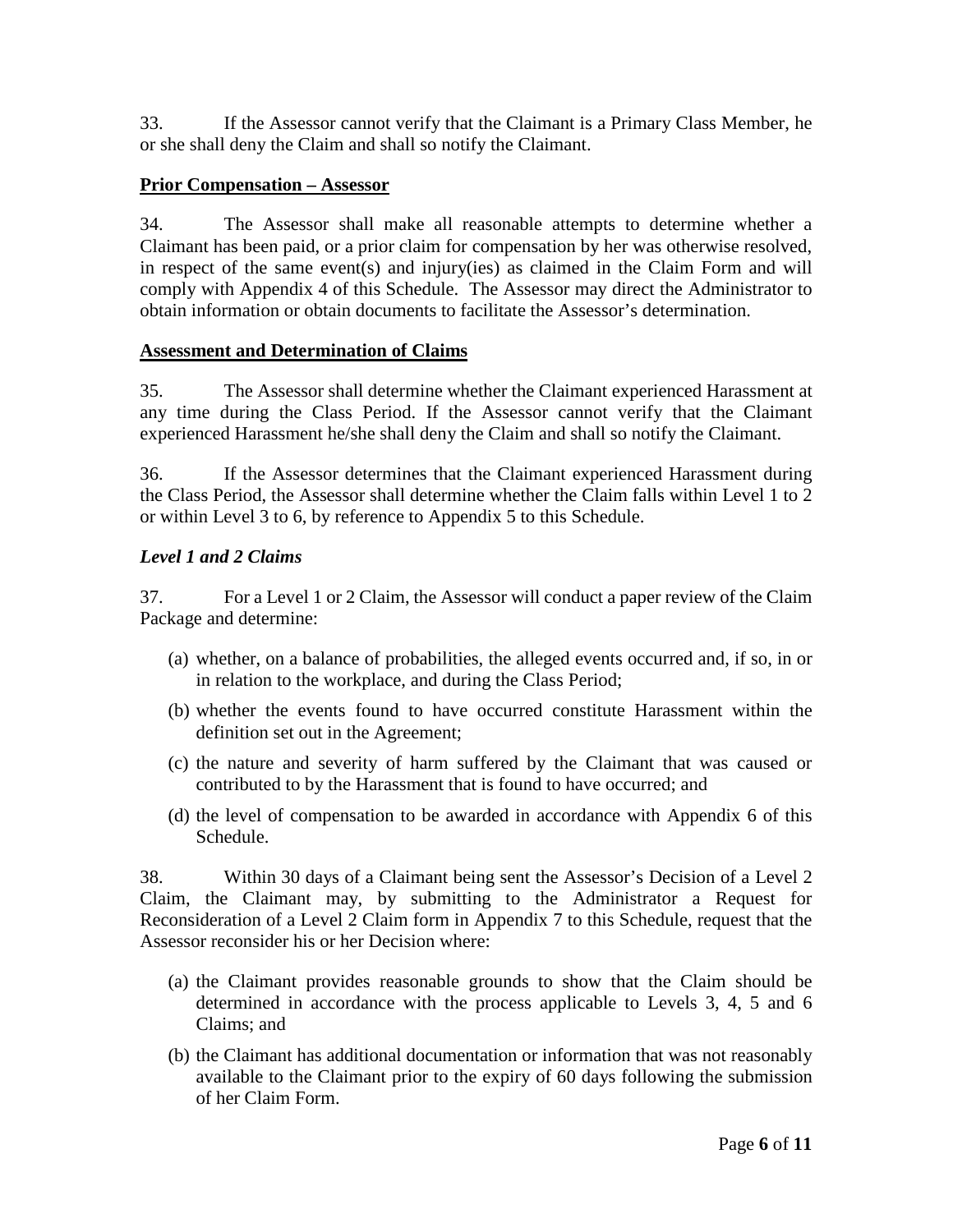39. The deadline for submitting a Request for Reconsideration will be stipulated in a cover letter sent to the Claimant with the Level 2 Decision.

40. Upon receipt by the Assessor of a Request for Reconsideration for a Level 2 Claim, if the Assessor grants the request, then the provisions applicable to higher level Claims apply, including a personal interview.

# *Level 3 to 6 Claims*

41. For a Level 3 to 6 Claim the Assessor will review the Claim Package and will interview the Claimant. The Assessor, may, in his or her discretion, seek any information necessary to properly determine the Claim and may direct the Administrator to seek this information for the Assessor.

42. The Assessor shall orally put to the Claimant in the interview any information which may be unfavourable to the Claimant's allegations, including third party information not otherwise disclosed to the Claimant, and give her an opportunity to respond. The Claimant shall treat as confidential any third party information put to her by the Assessor in the course of the Claims Process and shall not disclose such information in any manner to anyone other than legal counsel retained to act for her, if any, in the Claims Process, and shall not use such information except for the sole purpose of advancing her Claim.

43. Claimants may retain a lawyer; however, these lawyers will not be permitted to participate in interviews. The Claimant may have a friend, family member, or treating health care professional present at the personal interview for the purpose of providing emotional support.

44. If the Assessor requires a Claimant to travel more than 50 kilometers from her residence to attend a personal interview with the Assessor, upon submission of a Travel Claim in Appendix 9 to this Schedule to the Administrator, she will be reimbursed for personal travel expenses in accordance with the National Joint Council Travel Directive. Any person referred to in the previous paragraph who is accompanying the Claimant will not be reimbursed for travel expenses.

45. The Assessor will consult with a roster of consultants/experts, including but not limited to a medical doctor, a psychiatrist, and a human resources expert as deemed necessary by him or her to properly determine a Claim. The purpose of such consultation is to provide the Assessor with an expert opinion. The Assessor shall make his or her own determination on all aspects of the Claim.

# **Determination of Claim**

23. Upon completion of the interview and review as set out above, the Assessor will then determine:

(a) whether, on a balance of probabilities, the alleged events occurred and, if so, in or in relation to the workplace, and during the Class Period;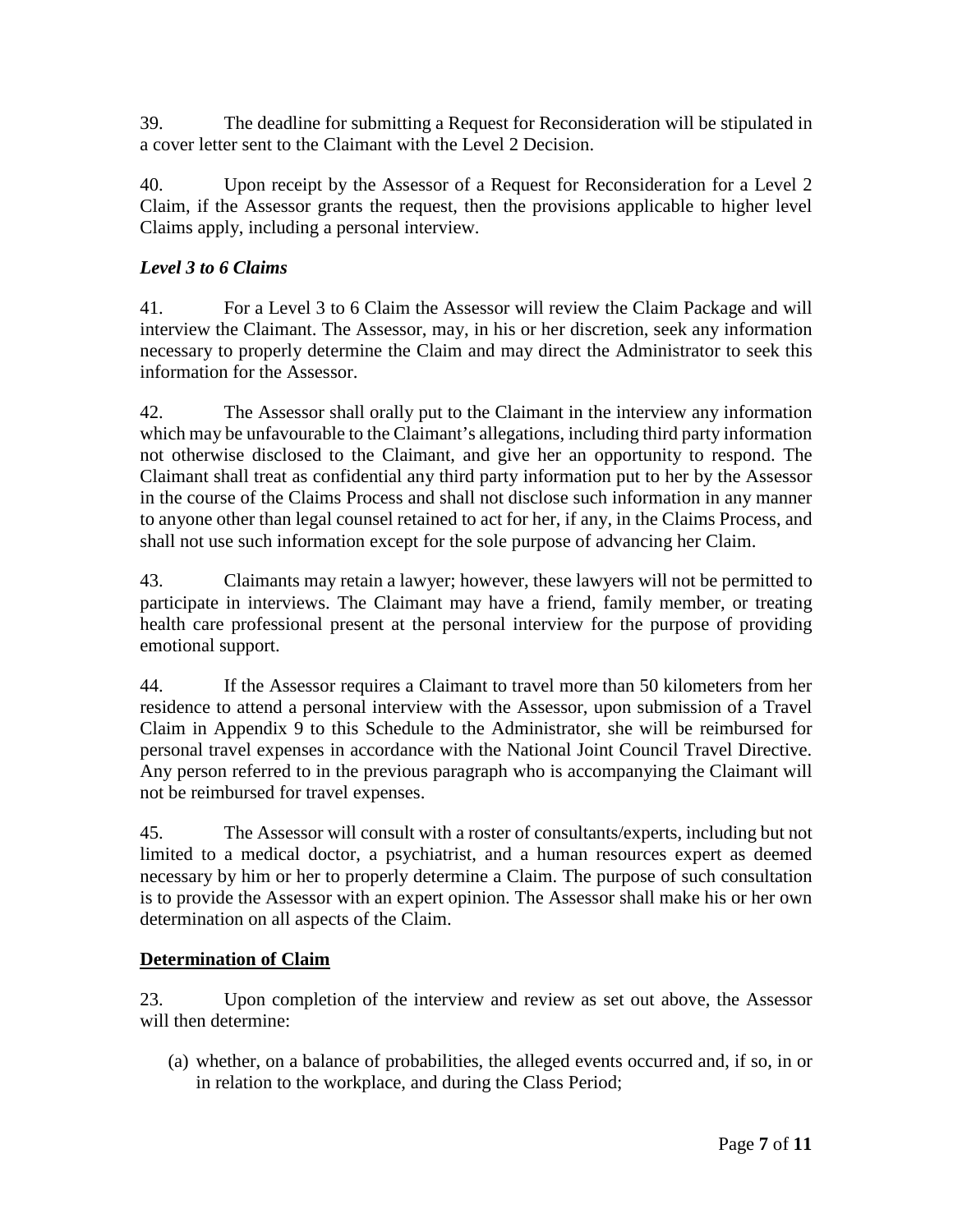- (b) whether the events found to have occurred constitute Harassment within the definition set out in this Agreement;
- (c) the nature and severity of the injury suffered by the Claimant that was caused or contributed to by the Harassment that is found to have occurred; and
- (d) the level of compensation in accordance with the Compensation Levels in Appendix 5 of this Schedule.

46. The Assessor may deny any Claim as unproven or on the basis that the events do not constitute Harassment.

47. The Assessor shall render a Decision in respect of a Claim and provide it to the Claimant promptly after the Decision is made, setting out the Compensation Level determined and the amount of compensation to be paid. A Decision of the Assessor in respect of a Claim will, subject to the limited right of a Claimant assessed at Level 2 to request a reconsideration as set out in paragraph 22 of this Schedule, be final and binding upon the Claimant. For further clarity, there is no right of appeal or judicial review from any Decision of the Assessor.

## **Payment of Compensation**

48. Payment of compensation to a Claimant will be administered by the Administrator following a decision of an Assessor. The Administrator will request and receive the necessary funds from the individual within the RCMP Corporate Accounting, Policy and Control identified by the RCMP for this purpose (the "RCMP Representative"). A request for funds can be made on a case-by-case basis or in bulk for an aggregate amount required for the payment of multiple Claims. The Administrator will make a request for funds to the RCMP Representative either once per month, on the first day of the month, or twice per month, on the first and fifteenth day of the month.

49. When requesting funds for payment of compensation, the Administrator will provide to the RCMP Representative a copy of the Assessor's Decision in respect of each Claimant listing the amount of compensation, with the Claimant's name redacted and replaced by a unique numerical pseudonym.

50. In order to comply with the *Financial Administration Act*, R.S.C., 1985, c. F-11 and Treasury Board policies, the RCMP must keep records of the name of any individual who receives compensation, the amount of the compensation and the reason for payment.

51. To satisfy government financial accountability and audit requirements, the Administrator will also provide a document to be seen only by the RCMP Representative that identifies the names that correspond with the unique numerical pseudonyms. In the event the RCMP Representative is unavailable or unable to carry out the responsibilities set out in this Agreement, those responsibilities shall be carried out by the Director General, RCMP Corporate Accounting, Policy and Control (the "DG CAPC") or the RCMP Chief Financial Administrative Officer ("the CFAO"). Once the RCMP Representative, the DG CAPC or the CFAO is satisfied as to the purpose of the payment and the individual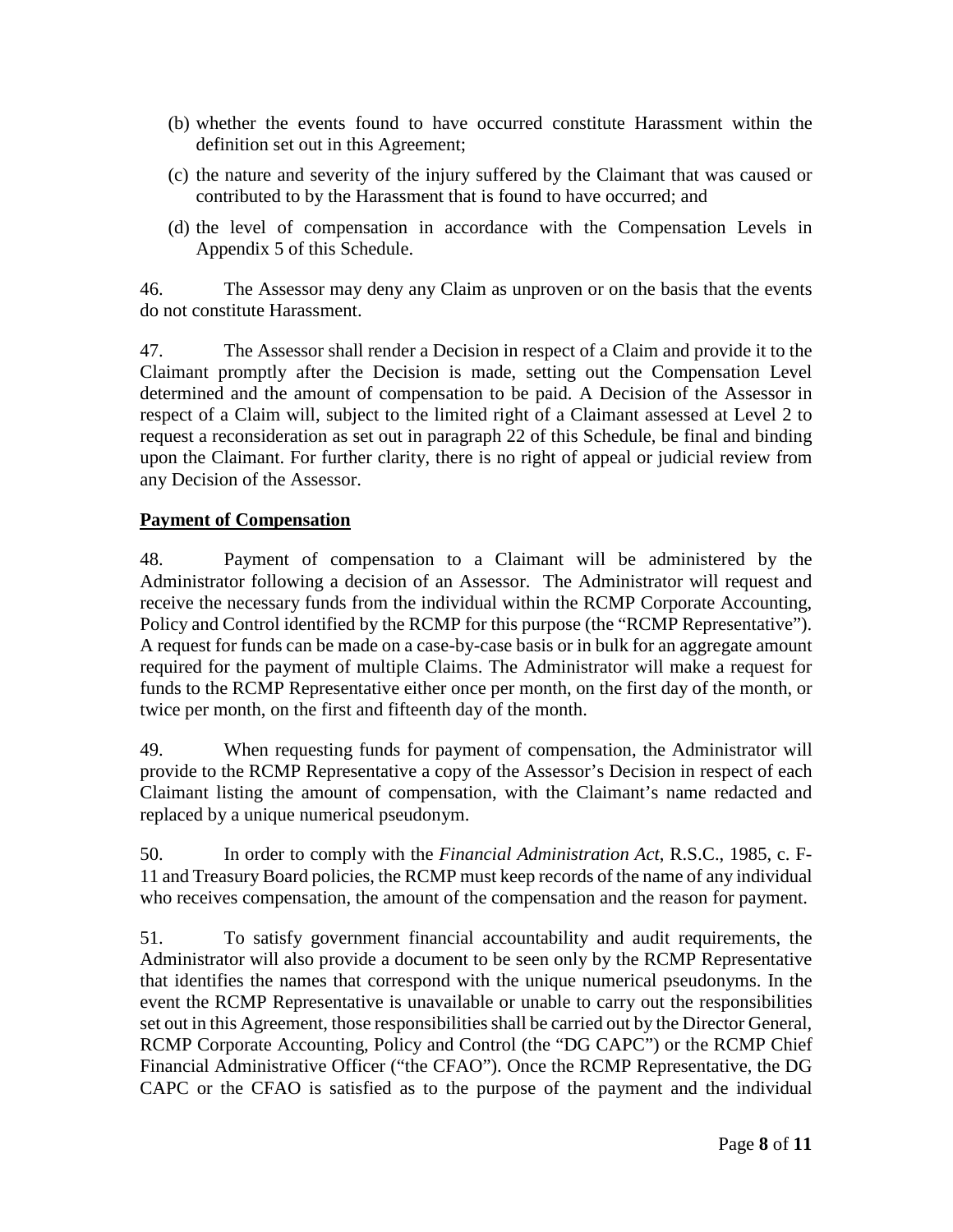recipient the RCMP Representative, the DG CAPC or CFAO will issue the funds IN TRUST to the Administrator.

52. The RCMP Representative shall keep a list of Claimants who are awarded compensation under the Claim Process, comprising Claimant name, compensation amount, and the numerical pseudonym applicable to that Claimant, as well as the Decision and short summary of the Assessor's justification. The list and the Decisions and summary for justification will be kept in a locked safe in a location to which only the RCMP Representative, and, when the RCMP Representative is unavailable or unable to carry out the responsibilities set out in this agreement, the DG CAPC or the CFAO, will have access. Only the RCMP Representative, the DG CAPC and the CFAO will know the combination to the safe.

53. In the event that an audit or any other required process is undertaken, the RCMP Representative may provide the list to the auditor to show compliance with government financial accountability and audit requirements.

54. The RCMP Representative must also be satisfied that a Claimant has not already received compensation for the same event(s) and injury(ies) that are the subject of the Decision. The summary of justification sent to RCMP Representative with the Decision of the Assessor with respect to each Claimant shall contain a statement indicating that the Claimant has signed the Certification of No Prior Compensation form in Appendix 8 of this Schedule.

55. To preserve the confidentiality of the identity of Claimants, the RCMP Representative will not disclose the names of Claimants except in accordance with this Schedule.

56. For the purposes of this Schedule, the RCMP Representative may be assisted by two additional persons within the Office of the DG CAPC: (i) the Director of Internal Control; and, (ii) the Senior Financial Manager of Internal Control, each of whom are subject to the same confidentiality provision applicable to the RCMP Representative as set out in this Schedule. Any reference to the RCMP Representative includes a reference to each of the Director of Internal Control and the Senior Financial Manager of Internal Control.

57. The Administrator will establish and maintain an interest-earning trust account that will be used to make payments to Claimants.

58. The trust account will be established with a Canadian financial institution that is a member of the Canadian Payments Association. The Administrator shall employ a transaction reconciliation service with the Canadian financial institution such that cheques and Electronic Funds Transfers (EFTs) must be matched and balanced by the institution against the issued cheque and EFT records on a daily basis.

59. All interest accrued in the trust account will be remitted to Canada, less any amount required to cover bank fees associated with the account.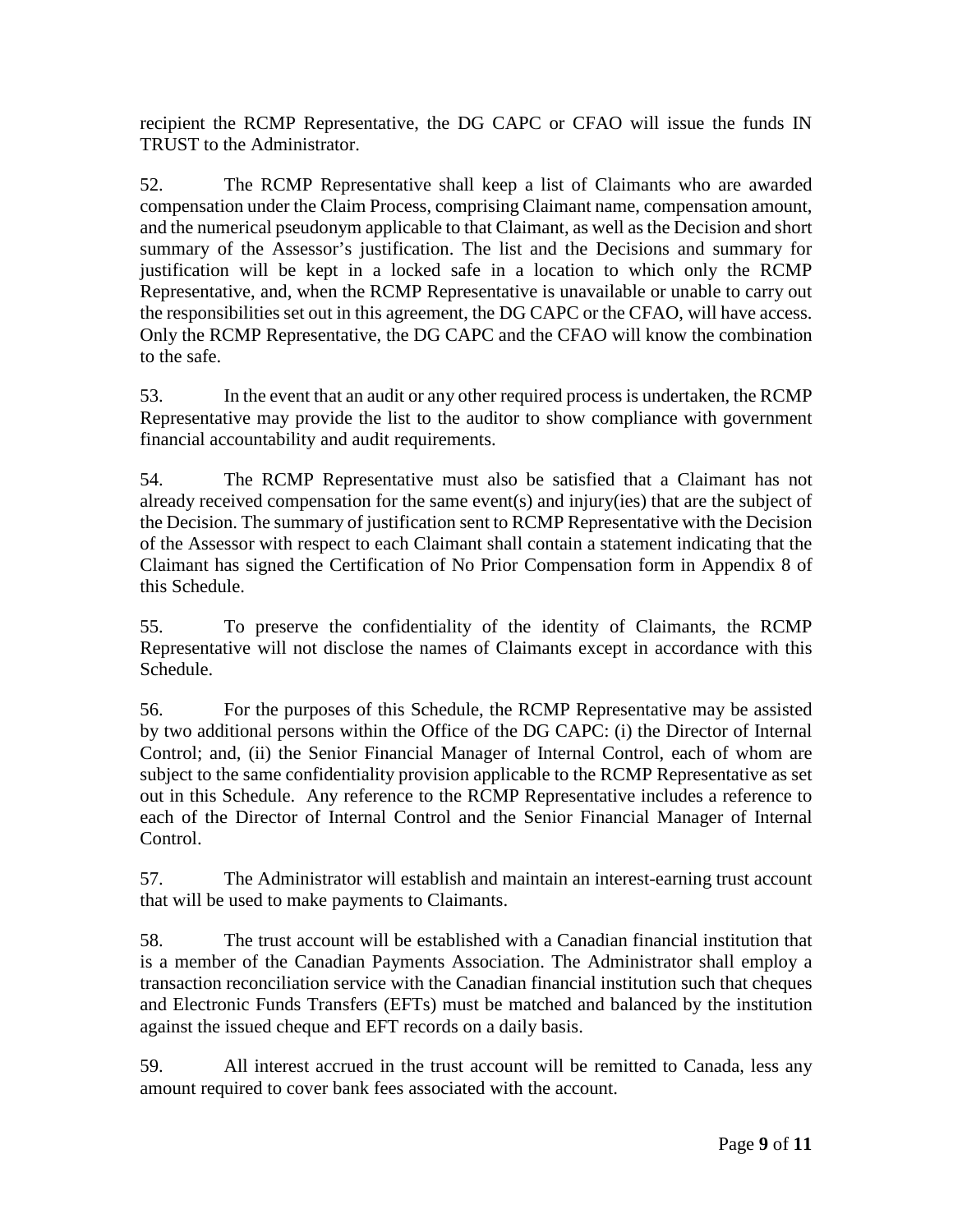60. The Administrator will make all deposits and withdrawals relating to Claimant compensation from the trust account identified in this Schedule.

61. The Administrator shall not deposit or make withdrawals from the trust account for any item other than Claimant compensation or for the reimbursement of expenses owed to the Claimant under this Settlement Agreement.

62. Canada will make payment to the Administrator's trust account within 7 business days of receipt and validation by Canada of the documentation requesting funds for payment of compensation.

63. The Administrator shall withhold from payment to Claimants any percentage or amount ordered by the Federal Court to be paid to Class Counsel in respect of Class Counsel fees. The Administrator shall make such payment to Class Counsel in accordance with the order of the Federal Court.

64. Except in the case of Level 2 Claims, within 60 days of the date on which a Decision is rendered in respect of a Claimant, the Administrator shall make payment to the Claimant or, where the Claimant has provided the Administrator with a direction to pay her counsel or law firm IN TRUST, to that counsel or law firm, in an amount equal to the amount to which the Assessor has determined that she is entitled, less any amount withheld for payment to Class Counsel.

65. In respect of Level 2 Claims, the Administrator will make payment to the Claimant or, where the Claimant has provided the Administrator with a direction to pay her counsel or law firm IN TRUST, to that counsel or law firm, within 60 days after the earliest of:

- (a) 30 days after the Claimant is sent the Assessor's Decision and no Request for Reconsideration has been received by the Administrator;
- (b) the Claimant's Request for Reconsideration is denied; or
- (c) the Administrator receives confirmation from the Claimant that she is waiving her right to submit a Request for Reconsideration.

66. Monthly, or more frequently if required, the RCMP Representative, will attend at the office of the Administrator and will review/reconcile the Administrator's trust account and specific documents in files (i.e., confirming assessment level, reviewing proof of class membership, matching names of payees, amounts, dates of deposit, dates of payment and balance of funds). The Administrator and the RCMP Representative, will agree to a mutually convenient time for these meetings. A workspace will be made available to the RCMP Representative when attending the office of the Administrator.

67. 120 days after the Administrator makes the final payment(s) to Claimants, at the completion of the Claims Process the RCMP Representative, will attend at the office of the Administrator to conduct a final reconciliation of all payments in the Trust Account records and the list(s) of Claimants.